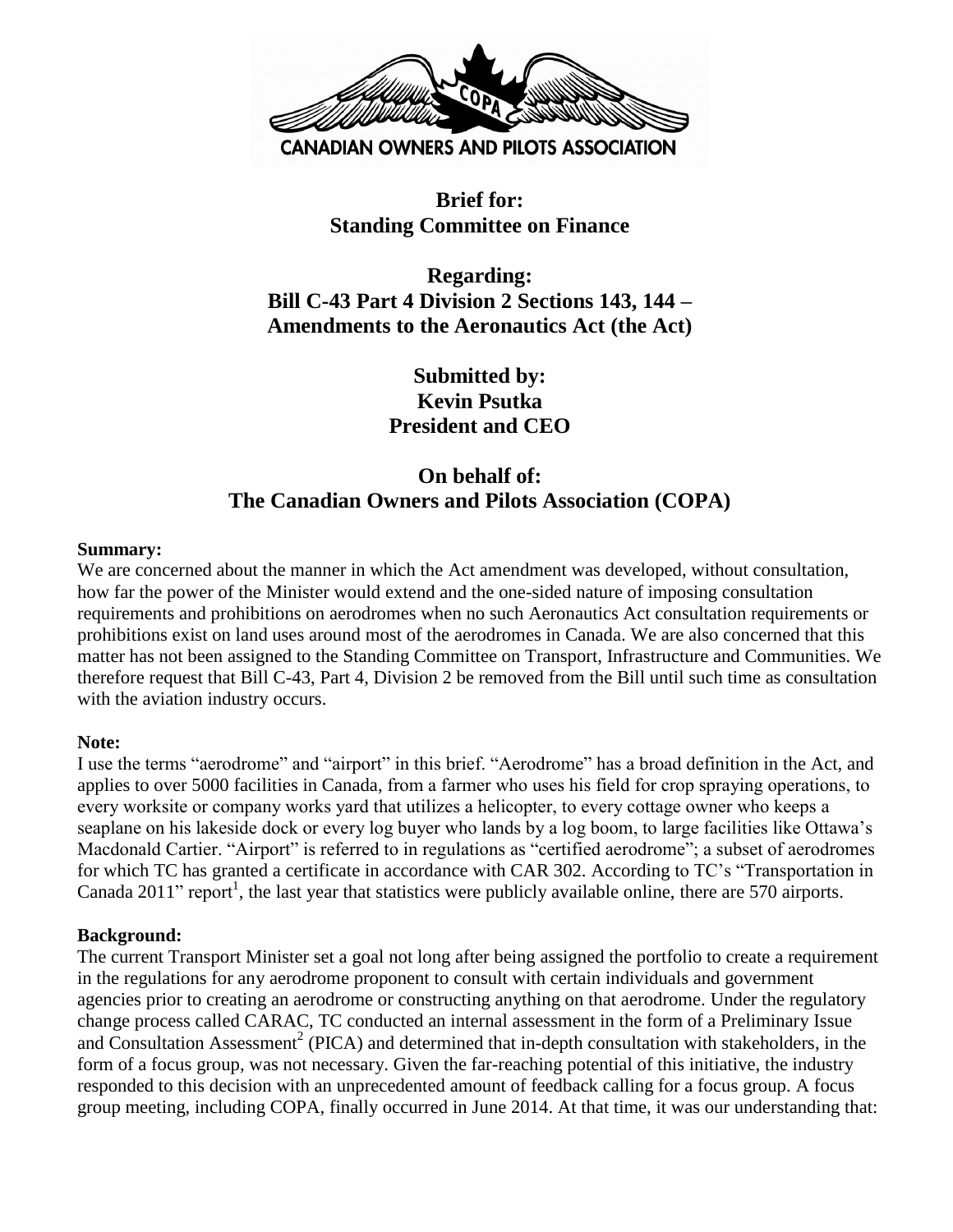- a) TC wanted to require consultation in order to have official and traceable involvement of the public in the plan to build an aerodrome;
- b) the requirement to consult would be limited to new aerodromes and construction on those aerodromes; and
- c) there would be an amendment to the Act to revise the definition of an Aerodrome so that, for example, some infrequent uses of land or water would no longer be considered an aerodrome.

The focus group's work stemmed from the PICA. While there was mention made of operations in the PICA, there was no mention of new construction on existing aerodromes or operational changes at existing aerodromes. In fact, the PICA listed the stakeholders as: "Individuals who propose to construct and operate an aerodrome in Canada, those who may intend to use an aerodrome in the future, as well as the general public." Furthermore, part of the PICA process is to assess the size of the affected population. This statement was made: "The population size cannot be quantified as the proposed requirement to consult would apply to new aerodromes." There was no mention of existing aerodromes.

A draft report from the focus group meeting resulted in several suggestions for changing the report. The draft report reflects a strong consensus by the industry participants that the applicability of the requirement to consult should be to new aerodromes only. The industry has been waiting for the finalized report and anticipating draft regulatory amendments in the Fall of 2014, after which another focus group would be convened. None of these events have occurred. COPA (and we suspect the other industry participants) understood from the focus group discussion that the Act amendment would occur sometime after the draft regulations were released and that an Act amendment would be consulted.

#### **The Manner in which the Act amendment was developed:**

It came as a complete surprise that an amendment to the Act appeared as part of Bill C-43. None of the participants in the focus group who have been contacted by COPA had knowledge of this development, including any discussion of its content.

The Act amendment has nothing to do with what was anticipated and it extends well beyond new aerodromes and the proposed use (operations) of new aerodromes. Had the focus group known that the initiative extended as far as the Act amendment proposes, there would have been considerably different discussions about the implications of the expanded applicability. Given that there was no discussion with industry about the Act amendment and the scope of applicability is much broader than was discussed, the Act amendment should be pulled from Bill C-43 to permit a thorough discussion with the industry.

## **The Intent of the Minister:**

It would appear that 4.31 in the Act amendment is not strictly required. Under 4.3(2) of the Act the Minister could be granted specific authority to make orders "prohibiting the development or expansion of a given aerodrome or any change to the operation of a given aerodrome" by regulation. However, that regulation and any order made pursuant to it would have to be published in accordance with the Statutory Instruments  $Act^3$  (SIA). The real purpose of passing this authority as part of an omnibus budget bill appears to be 4.31(2), which exempts an order from the need to comply with the SIA.

Since the requirements of the SIA are statutory, an exemption from compliance cannot be made by regulation unless that power is granted in the SIA. In this case, no such provision is made in the SIA. Thus,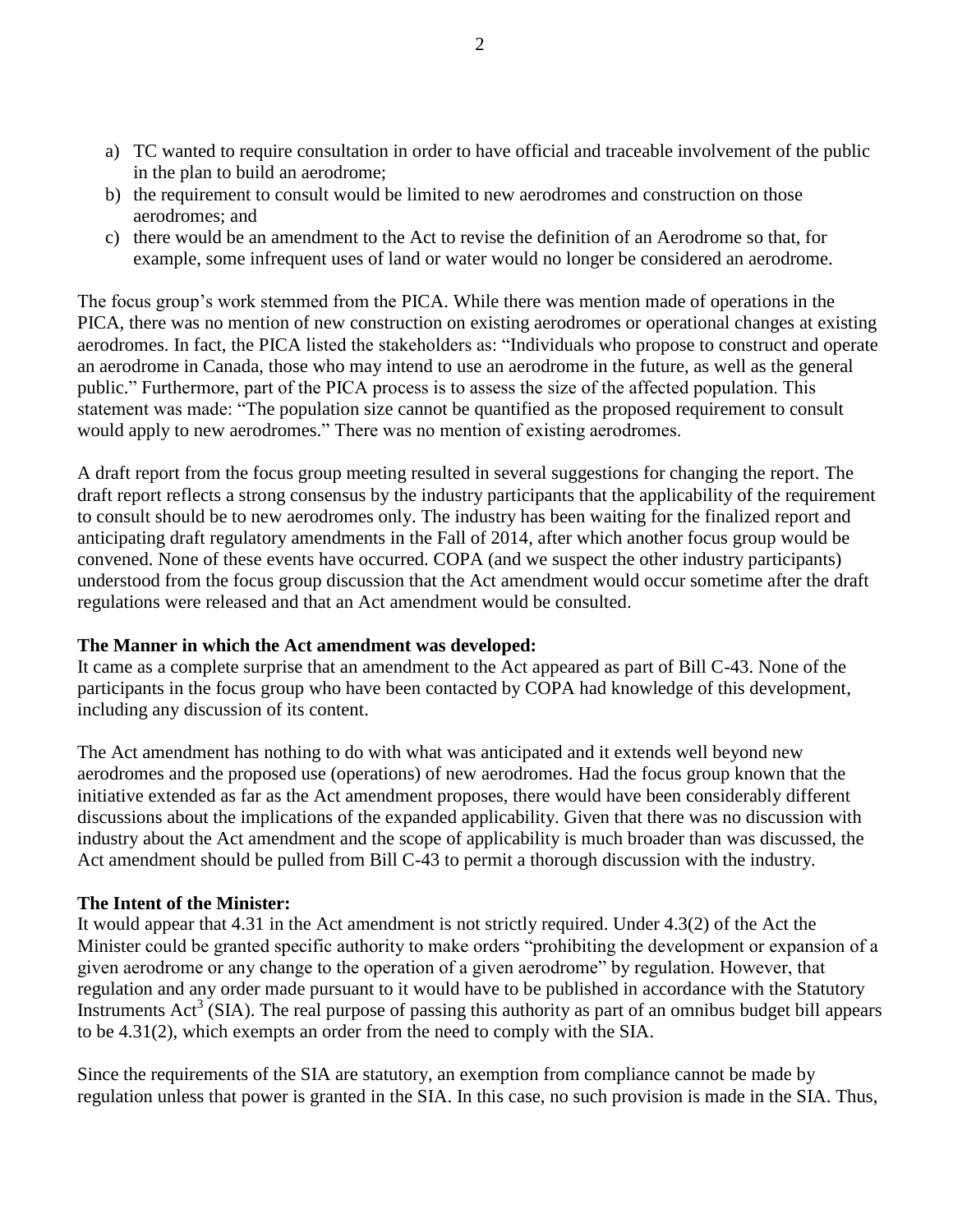the real purpose of adding s. 4.31 to the Aeronautics Act appears to be to avoid the need to have the order comply with the SIA. Thus, the Minister can avoid due process and the thorough discussion with all parties if the Minister so chooses, for whatever reason. COPA is very concerned that this level of power, in the absence of policy, could lead to significant damage to the national air transportation system.

To illustrate this concern, I refer to the testimony<sup>4</sup> given by TC's Shari Currie to the Standing Committee on Finance on 5 October 2014. MP Murray Rankin asked "…if there is any structuring of that wide open discretion as regards public interest? Is there any documentation or guidance that's provided on how that discretion would be exercised?" Shari Currie referred to the "four corners of the Aeronautics Act or the principles embedded in the Aeronautics Act." MP Rankin asked for further clarification by asking if discretion "must relate to aeronautic policy" to which Shari Currie responded "yes".

During preparation of this brief, our review of the Act did not reveal any clear indication of the scope of public interest and a TC official confirmed that this would be developed as part of the requirement to consult initiative. Since the scope of the Minister's powers regarding public interest remains unspecified, it is premature to grant additional powers.

#### **Aeronautic Policy:**

There is a void of "aeronautic policy", especially as it relates to most of the aerodromes in Canada.

There is in fact a National Airports Policy<sup>5</sup> that has been in place since 1994. It was developed to justify the government's decision to get out of the ownership of all except 26 major airports and operation of any airport. There are bold statements in the Policy regarding communities being able to determine what is best for their air transportation needs. COPA opposed the Policy because it left all regional and smaller aerodromes at the whim of local interests. We have regularly reminded Transport Ministers that the Policy should be reviewed to see if it is maintaining a sufficient number of aerodromes to support all facets of aviation as a form of transport, training and recreation. TC has refused to review that policy. Consequently, there remains little guidance, if any, for the Minister to determine public interest, at least as far as aerodrome proponents and users are concerned.

Given that there is little or no clear policy guidance for the Minister to support a national aerodrome infrastructure beyond the 26 major airports, the exercise of additional powers to restrict or prohibit aerodromes should only occur within the current SIA so that the aviation industry can fully participate in any determination.

#### **Existing Powers:**

There are proposed additions to section 4.9 of the Act that come after 4.9(k). On the face of it, it would appear that there already is authority to make regulations prohibiting the development or expansion of aerodromes or any change to the operations of aerodromes under section 4.9(e), so (k.1) does not appear to create a power that does not presently exist. The same is true of (k.2). Any regulation concerning "activities at aerodromes and the location, inspection, certification, registration, licensing and operation of aerodromes" could include a requirement for consultations. We wonder if the purpose of the amendment is not to create an impression that the only reason for inaction to this point has been lack of authority, when in fact the authority already exists.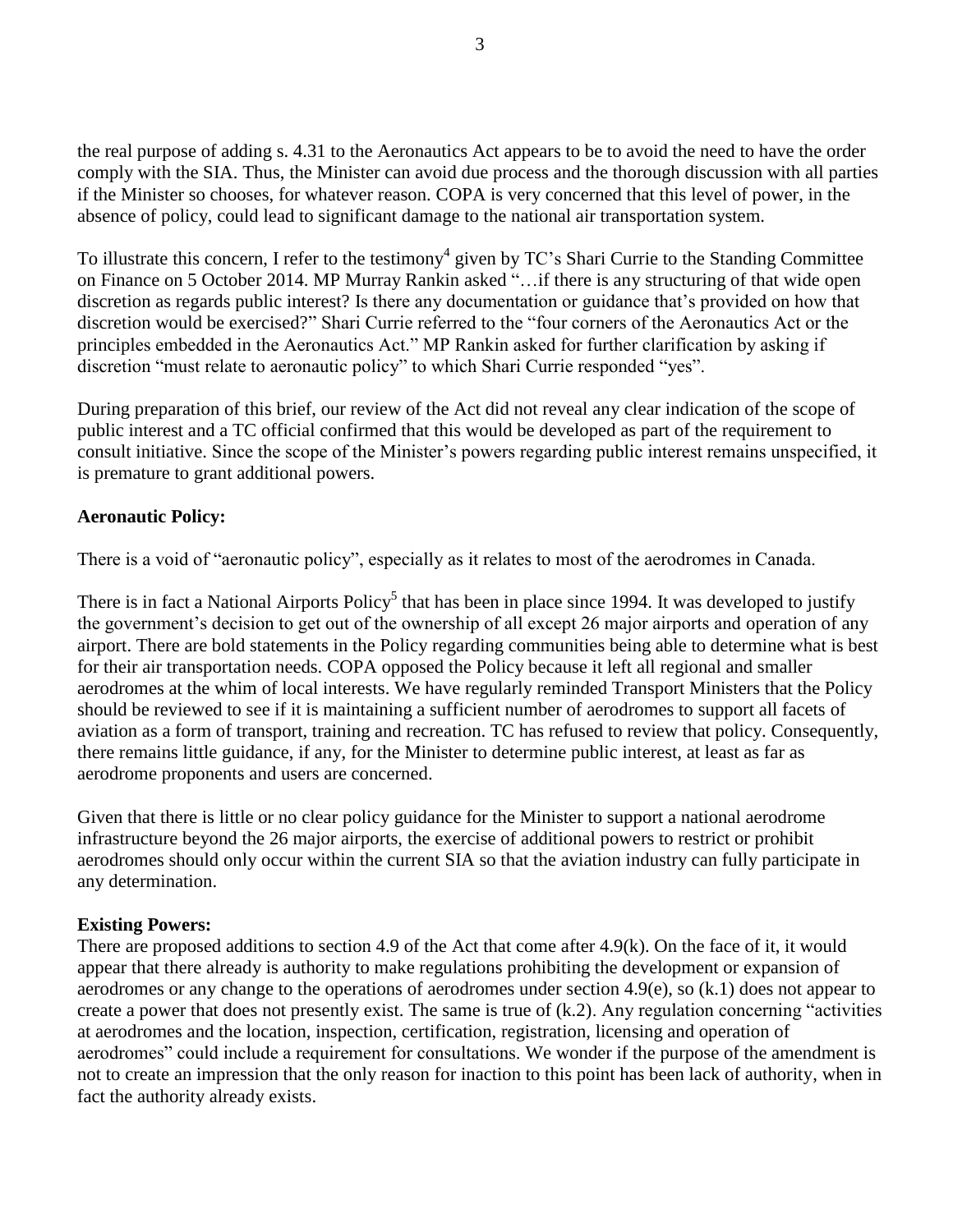#### **Fairness:**

Another issue with the Act amendment is that it is one-sided. We recognize that the Minister is under pressure from public officials and the public regarding aerodrome development but there have also been several appeals from the aviation industry, including COPA, over many years concerning activities near aerodromes interfering with the safety and usability of aerodromes. TC's response in these cases has been that they have no power to prohibit these activities, except at a limited number of aerodromes where Federal Airport Zoning Regulations<sup>6</sup> (AZRs) apply. TC has asserted that their only option at aerodromes without AZRs is to restrict or prohibit aviation.

I would like to emphasize that AZRs apply at only 150 aerodromes so this addresses only a fraction of the 570 certified aerodromes and thousands of other aerodromes. AZRs are difficult to attain and furthermore the AZRs are limited to restricting heights of buildings, structures and objects (including natural growth) and protecting aircraft from potential hazards, such as bird strikes and electronic signal interference. There is no ability for TC to restrict other interfering activities, such as residential developments that frequently cause friction between residents and aerodrome owners and users.

So, we believe that an expansion of Ministerial power to prohibit any aerodrome when there is no accompanying power to prohibit incompatible land uses near any aerodrome is simply unfair and not in the best interest of maintaining a system of aerodromes. The Act amendment should therefore be pulled until a more balanced approach to Ministerial power can be developed with industry input.

#### **COPA's Position on Consultation for Aerodrome Development:**

From the inception of TC's desire to amend regulations and the Act, COPA has maintained that we are not opposed to consultation. In fact our Guide to Private Aerodromes<sup>7</sup> makes the following statements: "Invite your neighbours over to talk about your planned aerodrome before you start construction." "Let them know that you will listen if they have concerns over noise and safety, and that you are willing to accommodate their concerns. Explain circuit procedures and the need for occasional circuits for practice, which will help ensure your and their safety."

"Contact (municipal officials) before you start construction of your aerodrome and facilities and talk to them about what you are planning to do, letting them know that it comes under federal jurisdiction and that you will abide by the national building code. Tell them that you are willing to keep them informed."

COPA's goal throughout the requirement to consult initiative has been to find a balance between involving local interests and ensuring that the future of aviation in Canada remains in the best interest of all people.

#### **Parliamentary Review of the Act Amendment:**

We are concerned that the Act amendment has not been assigned to the Standing Committee on Transport, Infrastructure and Communities. In our opinion, this is an important matter concerning the future of our air transportation system should have been examined by the committee charged with such matters.

#### **Conclusion:**

We understand TC's need to intervene in cases where abuses of federal jurisdiction occur, such as when a person declares that a landfill site is an aerodrome, but there are many legitimate cases where the creation or development of an aerodrome is very much in the best interests of the public, both aviators and non